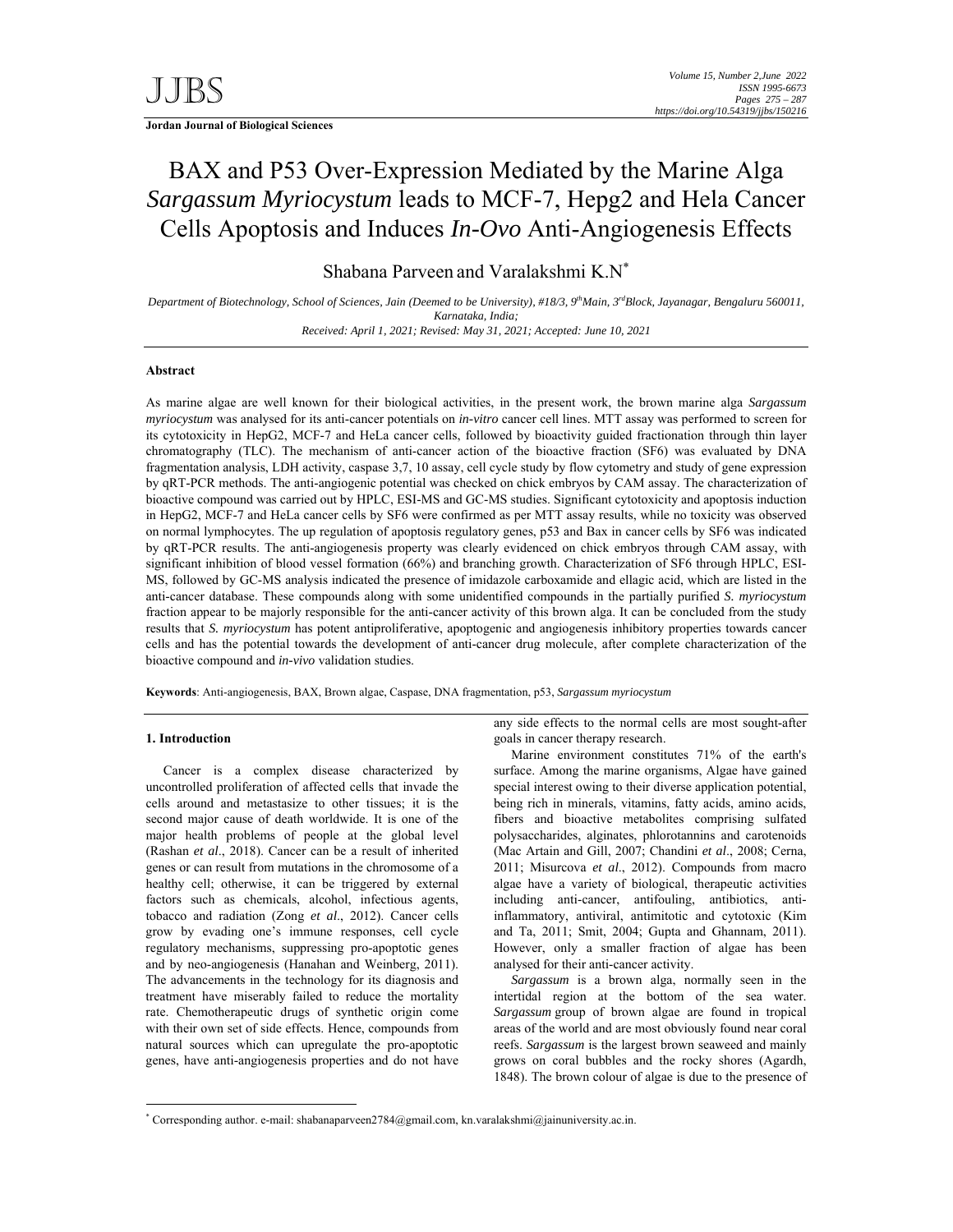fucoxanthin (Willstatter and Page, 1914). Mostly, *Sargassum* is used as food, animal feed, fertilizer for plants and for commercial production of alginate in industries. Many species of *Sargassum* are used for medicinal purposes also (Gade *et al*., 2013). *Sargassum* can be consumed as food, either cooked or raw, and has diverse therapeutic applications. It has high iodine content that prevents goitre. It additionally contains algin, laminarin and fucoidan, compounds that can prevent stroke and heart diseases. Algin has the capability to remove toxic components like radioactivity and lead from human body. Tea prepared from *Sargassum* promotes weight loss. The basal part of this seaweed, which contains high amount of algin, can be used to dress wounds and skin burns, after drying (Novaczek, 2001). *S. latifolium* has E1– E4 (Polysaccharides), that inhibit cytochrome P450 1A, which is a carcinogen activator, while selective cytotoxicity was exhibited by E3 towards lymphoblastic leukemia cells (Gamal-Eldeen *et al*., 2009). An extract from the brown seaweed *S. thunbergii* has shown antitumor activity (Zhuang *et al*., 1995) and inhibited rat mammary adenocarcinoma cell metastasis (Coombe *et al*., 1987). The brown marine macroalga, *S. myriocystum,* was reported to have potential radical scavenging activity but has not been explored for its anticancer and anti angiogenesis properties (Badrinathan *et al*., 2012). Hence, the present research work was mainly focused to evaluate the cytotoxic potential of *S. myriocystum* against different cancer cell lines and also to identify the bioactive compound(s) responsible for this activity, mainly to find a natural anti-cancer compound that would be highly efficient in combating cancer.

## **2. Materials and Methods**

## *2.1. Collection of the algal sample and extraction of the metabolites*

The brown marine macroalga, *Sargassum myriocystum,* was picked up from the Gulf of Mannar, south east coast of India, Rameshwaram district in Tamilnadu. The sample was authenticated by the scientist (Dr. Karuppanan Eswaran), at the Marine Algal Research Station (MARS). The collected samples were rinsed 3- 5 times with water and dried under the shade for 7 days. The dried sample was powdered in a mixer and was extracted using methanol in a Soxhlet apparatus. The methanol extract of *S. myriocystum* was filtered and concentrated in a rotary evaporator at 40 ºC. The concentrated extracts were evaporated to dryness (methanol was completely evaporated) and the dried extract was stored in a refrigerator at 4ºC until use. A stock solution of 1 mg/ml in DMSO was used for the assays.

## *2.2. Cancer cell lines used*

The cell lines for the current research were procured from NCCS (National Center for Cell sciences), Pune in India. The HepG2 (liver), HeLa (cervical) and MCF-7 (breast) cancer cell lines, authenticated and mycoplasma free, were used, which were maintained under controlled conditions in a humidified  $CO<sub>2</sub>$  incubator (with  $5\%CO<sub>2</sub>$ ) and at 37ºC temperature. The media used for culturing the cells was MEM (from HIMEDIA) augmented with 10% Serum (Fetal Bovine), streptomycin (100μg/ml) and Penicillin (1000 U/ ml).

#### *2.3. Screening for cytotoxicity*

After subculturing the cells at suitable concentrations  $(1 \times 10^6 \text{ cells/mL})$  to 96 well plates for 24 h, various concentrations (200, 100, 50, 10 and 1 μg/mL) of the dried methanol extracts of the algae, dissolved in DMSO, were added for different time intervals (24h, 48h, 72h and 96 h). Diluted DMSO served as the vehicle control. Each experiment was performed in triplicates. After the treatment period, 10 μL of MTT dye was added and the 96 well plates were kept at 37°C in a CO2 incubator for 3 hrs under dark conditions. Following this, DMSO was added (100 μL) to all the cells in the multiwell plates and the optical density was taken in an ELISA reader at a wavelength of 540 nm. The percentage viability was calculated by the following formula:

 $%$  viability = Absorbance value of treated samples/Absorbance value of control sample x 100 (Mosmann, 1983).

# *2.4. Purification by thin layer chromatography (TLC) and bioassay*

*S. myriocystum* extract was purified partially, by performing TLC fractionation using thin layer chromatography sheets (silica 50×20 cm size, Merck), as per standard protocols (Kirchner, 1974). The TLC sheets were cut into pieces of appropriate sizes (6 cm x 7 cm) and placed in the TLC chamber inside the hot air over at 110º C for 45 min to activation of TLC sheets. The sample diluted with methanol was prepared for spotting the samples on TLC sheet. The sheet was kept inside the beaker containing a prepared solvent combination of Acetonitrile: Chloroform: Dichloromethane: Toluene in at 1:2:2:1 ratio. The beaker was covered with a lid to prevent solvent evaporation. Once the samples reached the top, the sheet was removed using forceps and immediately the solvent line was marked with a pencil. The fractions were marked by viewing under day light and under UV light (254 nm and 366 nm). Preparative TLC was carried out by scraping each band separately and dissolving in methanol. Six fractions (SF1, SF2, SF3, SF4, SF5 and SF6) were obtained. These samples were centrifuged at 5000 rpm for 15 min. The supernatant was carefully decanted to a vial, and the methanol was allowed to evaporate at room temperature, and the dry powder representing each fraction was weighed separately. These fractions were tested for anti-cancer activity using MTT assay in order to select the best fraction for further experiments.

## *2.5. HPLC and ESI -MS analysis*

Further purification of *S. myriocystum* fraction was carried out by allowing the sample to run in a semipreparative HPLC (Shimadzu make) LC-20. The C18 analytical column was injected with 2 µL of the TLCpurified SF6 fraction at 0.5 mL/min flow rate and the resultant fractions were eluted out at different retention times. By default, water was used in pump A and methanol in pump B to pass the pressurized liquid solvent carrying the sample. Afterwards, C18 preparatory column was used to collect the different fractions separated out. 100 microlitres of sample was injected into the preparatory column, the flow rate being 1.2 mL/min and was run for about 25 minutes. The fractions eluted from HPLC column were analyzed through the Mass spectrometer (Impact HD QTOF Mass spectrometer, Bruker, USA).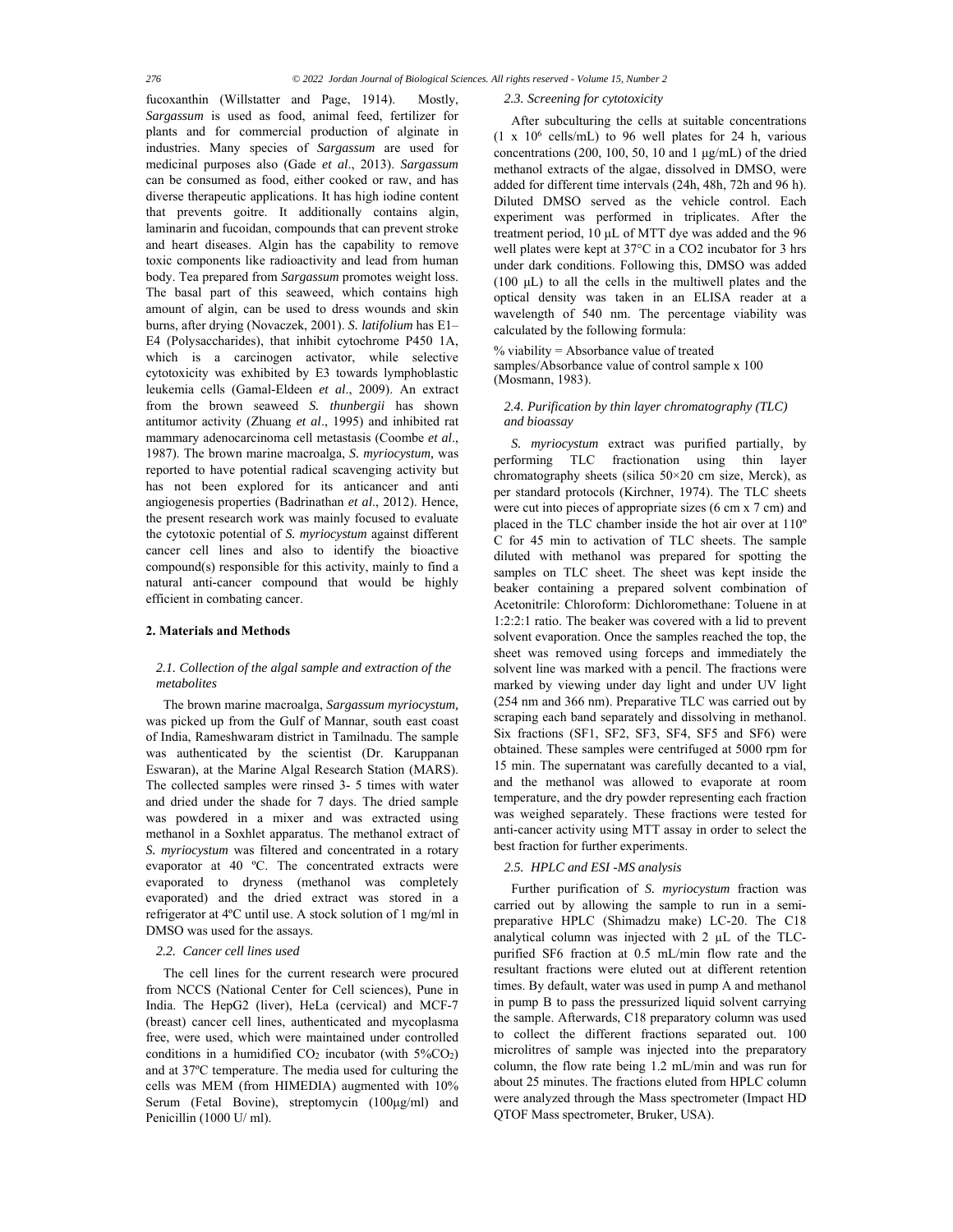## *2.6. GC MS analysis*

At the GC MS facility of SITRA (South Indian Textile Research Association), Coimbatore, the fraction (SF6) was analyzed to identify the compounds. The system (Thermo Scientific Trace DSQ GC-MS) uses Helium as the carrier gas. The SF6 fraction of *S. myriocystum* was injected to the GC-MS system  $(1\mu l)$ , the initial temperature was 70°C for 3 min, which was gradually increased to 260°C at 6°C /min. The sample gets vaporised and separated into different components, based on the mass-tocharge ratio (m/z). The components produce different peaks at different retention times. With the help of library search and search in anticancer compound database (http://data-analysis.charite.de/care/), we identified and quantified the unknown compounds present in the sample.

## *2.7. Trypan blue dye exclusion assay*

The cell concentration and viability were measured by trypan blue staining method. Cancer cells  $(1x 10<sup>6</sup>$ cells/ml) were treated at the  $IC_{50}$  concentration of SF6 for 48 hrs, while the control cells received DMSO (0.4%). After 48 hrs, the cells from both control and treated flasks were treated with trypsin, detached cells were collected and centrifuged for 10 min (1000rpm). The cells thus collected were suspended in phosphate buffer, mixed with trypan blue dye (0.4% in PBS) and the viability of the cells was determined by manually counting the cells in a haemocytometer and observing under the microscope. The cell viability and cell count were calculated (Strober, 2001).

## *2.8. Lactate dehydrogenase (LDH) cytotoxicity assay*

The cytotoxicity mediated by *S. myriocystum* fraction (SF6) on the HepG2, MCF-7 and HeLa cancer cell lines was analysed by LDH assay using a commercially available kit (G-Biosciences, India) as per the standard methodology provided by the manufacturer of the kit (Weyermann *et al*., 2005). To the cultured cells, 50 µg/mL of SF6 was added and the cells were incubated for 48 hours. After this, the supernatant was collected from the treated flasks, where LDH would have been released from damaged cells. As a negative control, medium containing serum was used. The DMSO treated (control) cells were treated with 150 µL of lysis buffer. The cells were freezed and thawed for 3-4 times until the cells got lysed. The cells were centrifuged for 30 min at 10,000rpm. The supernatant was collected by aspiration and was the positive control used in this assay.

In a micro-titre plate, 50 µL of treated sample, positive and negative controls were added to different wells in triplicates. The LDH substrate (50 µL) was treated to all the samples and the reaction mixture was incubated in a CO2 incubator at 37º C for 20 min. To stop the reaction, stop solution (200  $\mu$ L) was added, and the optical density was recorded in an Elisa reader at 490 nm.

The cytotoxicity was calculated as a percentage as follows:

# Cytotoxicity (%) = Experimental OD<sub>490</sub> - BlankOD<sub>490</sub>  $\ X 100$ Control OD490

## *2.9. DNA fragmentation*

Treated (48 h) cancer cells (MCF-7, HeLa and HepG2), growing exponentially in  $25 \text{ cm}^2$  tissue culture flasks were harvested, and genomic DNA was isolated. The assay was performed as per the instructions given in the mammalian genomic DNA isolation kit manual (Bangalore Genei). Cells  $(2 \times 10^6 \text{ cells/mL})$  were sub-cultured and allowed to adhere for 24 h. The most effective concentration (50 µg/mL) of SF6 was added to adherent cancer cells and incubated at 37 ºC for 48 hours in a CO2 incubator. Trypsinization and centrifugation were used to collect the extract-treated or untreated cells. The cells were processed with RNase (20 mg/mL), 20 µL of proteinase K (20 mg/mL), followed by lysis buffer. Finally, 200 µL of chilled ethanol was added to the sample mix and stored overnight at -20 ºC. The precipitated DNA was collected by centrifugation, discarding the supernatant and drying. The completely dry DNA was stored at -20º C until further use in TE buffer (Tris-EDTA buffer). The DNA samples were visualized after gel electrophoresis in a 0.8% agarose gel (Sambrook et al., 1989).

## *2.10. Caspase enzyme activity*

Caspase enzyme (caspase-3,7,10) activity was checked using the Caspase Assay Kit procured from G Biosciences (kit 786-205A) in MCF-7, HeLa and HepG2 cancer cells treated with SF6 fraction (50 µg /mL) for a duration 48 h, while the control cells were treated with DMSO (0.4%) for the same duration. All these cells were processed (as per the instructions in kit manual), and the collected cells were treated with 150 µL of lysis buffer. The cells were frozen and thawed for 3-4times, centrifuged (10,000rpm for 30 min), and the supernatant thus obtained from the treated and untreated samples were used for the caspase assay. 50 µL of treated and untreated samples were taken in different wells of a microtitre plate. The samples were treated with 50 µL of 5mM DTT in 1 ml of 2X caspase assay buffer and 50 µL of AFC-conjugated substrate mix. The wells where only reagents were added served as the blank. At 0 minute  $(t=0)$ , the optical density of the samples was noted down in an ELISA reader at 405 nm. The samples were kept at 37 ºC in a CO2 incubator for about 90-120 minutes, and at every 15 minutes the optical density was measured until a significant difference in the readings were recorded.

## *2.11. Flow cytometry*

The bioactive fraction SF6 (50  $\mu$ g/mL) was treated to MCF-7, HepG2 and HeLa cancer cells  $(2 \times 10^6 \text{ cells/mL})$ for 48 h and after this duration, flow cytometry was used to quantify DNA in the treated cells to analyse the cell cycle stages (G2/M, S and G0/G1 phases) (Pazaroski and Darzynkiewicz, 2004). The treated cells were harvested after trypsinizing and to these cells, 2 mL of ice-cold buffer (PBS) was added to make a uniform cell suspension. The cell suspension was transferred to tubes pre-coated with 2% FBS (Fetal bovine serum) and kept overnight. The cells were fixed with 9 mL of 70% chilled ethanol and stored at -20ºC until further use. The cell suspension was centrifuged at 4ºC for 10 min at 1000 rpm and the pellet was washed with 3mL of ice-cold PBS (two times) and at 4ºC for 10 minutes centrifuged at 1000 rpm. The cells were stained with 500  $\mu$  L of PI/Triton X -100 staining solution (1 mg Rnase, 0.02 mg/mL PI and 0.1% Triton X-100) in a dark condition and incubated at 37ºC in a CO2 incubator for 15 min. The cells were scored by a BD FACS verse (488 nm, at IISC Bengaluru) flow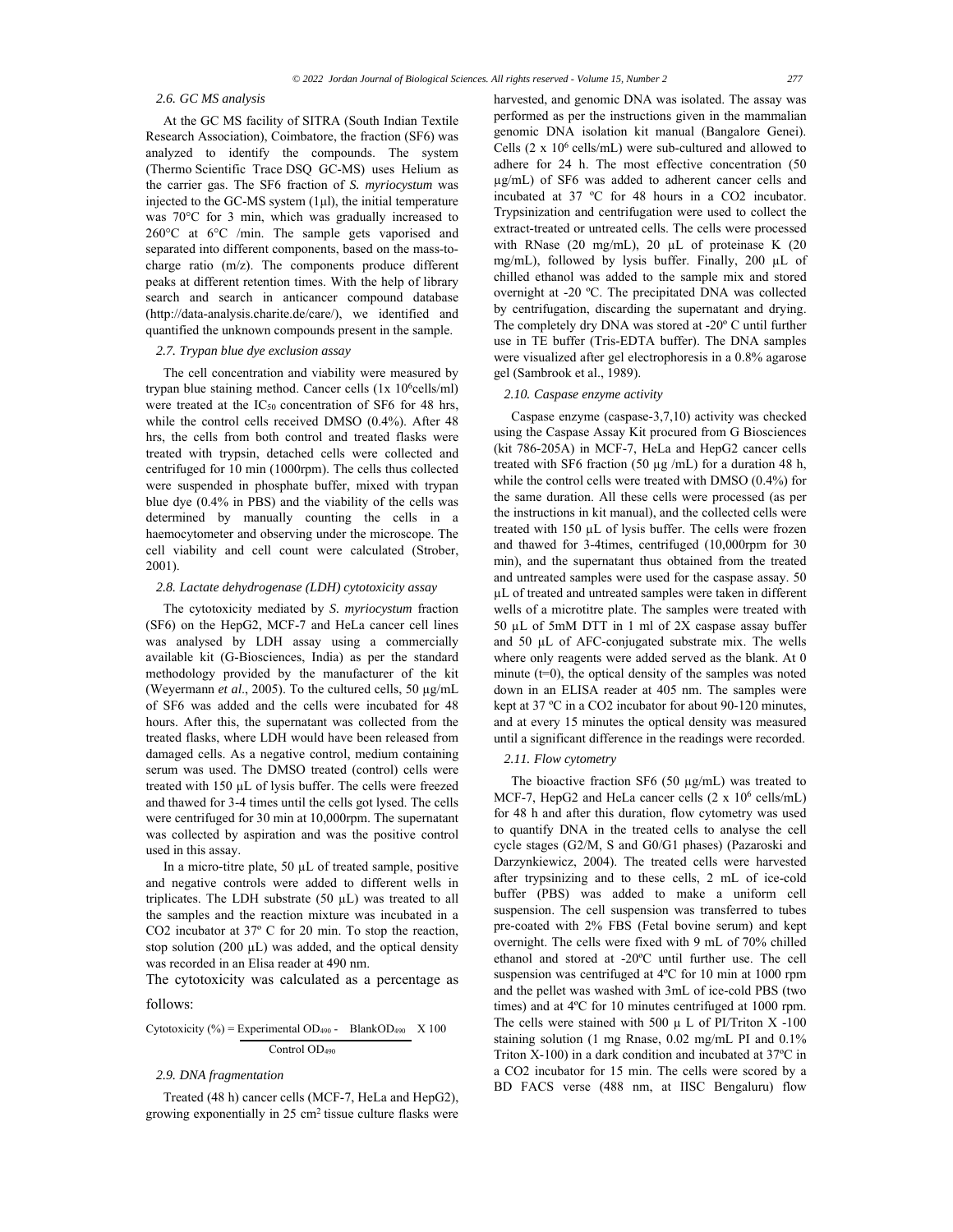cytometer and the data was analysed by BD FACS Diva™ software (v 6.0)

# *2.12. p53 and Bax mRNA levels through qRTPCR*

After treating the breast cancer (MCF-7) cells (wild type p53) with 50 μg/mL concentration of SF6 fraction for a period of 48 h, RNA was extracted with the help of RNAiso Plus (Takara, Japan), from the treated MCF-7 cells, as per the methodology given in the instruction manual of the kit for extraction of total RNA (Cat. #9108/9109). Following RNA isolation, cDNA was synthesized as per the instruction in the manual of the cDNA synthesizer kit (Thermo Scientific, #K1622). Real time PCR (RT-PCR) was carried out for the isolated RNA sample using SYBR Green Chemistry kit from Bioline, USA (Vapo-protect PCR system, Eppendorf). The endogenous control was β-actin gene to compare the levels of expression of p53 and Bax. The condition for the PCR to run the sample was as follows i) 10 min denaturation at 95ºC, ii) 30 s annealing at 60ºC and iii) 30 s extension at 72ºC. The primers used for the genes are shown in Table 1. The results were analysed with the help of gene expression formula. The results are expressed as relative fold changes in the sample treated cell gene expression as compared to that of the control cell.

| Genes           | Forward Primer (5'-3') | Reverse Primer (5'-3') |
|-----------------|------------------------|------------------------|
| p53             | AGAGTCTATAGGCCCACCCC   | GCTCGACGCTAGGATCTGAC   |
| Bax             | TTTGCTTCAGGGTTTCATCC   | CAGTTGAAGTTGCCGTCAGA   |
| $\beta$ - actin | GGACTTCGAGCAAGAGATGG   | AGCACTGTGTTGGCGTACAG   |

*2.13. Anti-angiogeneis assay on chick embryos* 

Anti-angiogenic property of the bioactive fraction SF6 was analysed by following a modified method of the chick embryo assay (Hardeep *et al*., 2014). The study was performed at the Institute of Animal Health and Veterinary Biologicals (IAH &VB), Bengaluru. Fertilized chicken eggs were purchased from the department of poultry sciences, Veterinary College and maintained at 37°C in an incubator at 60% humidity. Egg candler was used to mark on the eggs where the extract needs to be injected. On 8th day after fertilization, the eggs were pricked on the mark made on the Chorioallantoic membrane (CAM) layer using the egg puncher. Under aseptic conditions, 100 μl of *S. myriocystum* extract at different concentrations (2.0, 1.0 and 0.5 mg /mL) was injected to the CAM layer. 100 μl of DMSO diluted using phosphate buffer (1:9) and eggs without injection were used as controls. The eggs were then sealed with parafilm wax to prevent contamination and returned to the incubator for 72 hrs. After 72 hrs of incubation, the eggs were opened and the blood vessels (bv) were counted manually in the treated and control groups. The anti-angiogenesis effect of the algal sample was calculated as follows:

Inhibition (%) = Number of bv (C) – Number of bv (T) X 100 Number of blood vessels formation (C)

bv - blood vessel; C-control: T-treated

# *2.14. Histopathological examination (HPE) of the blood vessels*

From chick embryos treated with varying concentrations (2.0, 1.0 and 0.5 mg /mL) of *S. myriocystum* extract for 72 hrs, as well as from DMSO treated control embryos, slides for histopathological

examination *(*HPE) were prepared from various layers of the embryos. Hematoxylin and Eosin stain were used for this purpose. The stained slides were observed under an Olympus microscope (binocular, 5X 541). Slides were screened for: (1) Structure of blood vessel, mainly endothelial cells (2) Blood vessel number and frequency (3) Integrity of the membrane.

*2.15. Statistical analysis* 

All the experimental procedures were performed in triplicate samples and the results being expressed in terms of mean  $\pm$  standard error. One-way analysis of variance (ANOVA) and Duncan's multiple range test (DMRT) were performed to analyse the experimental data with Graph Pad Prism  $6.0$  software. A p value of  $\leq 0.05$  was considered as significant.

## **3. Results**

# *3.1. Anti-proliferative effect of the methanol extract of S. myriocystum as per MTT assay*

As shown in Figure 1, the results of MTT assay revealed significant cytotoxicity caused by *S. myriocystum*  extract to MCF-7, HeLa and HepG2 cells with the most effective response being observed at 200μg/mL concentration of treatment. The viability of 100 μg/mL of extract treated HeLa cells was 50.14%, HepG2 cells was 47.03 % and MCF-7 was 45.76% and that of 200 μg/mL treated HeLa cells was 44.67%, HepG2 was 39.7% and MCF-7 cells was 35.4 %, for the treatment period of 96 h. The IC50 value of *S. myriocystum* was calculated from the dose response as, 115μg/mL for HeLa, 80 μg/mL for MCF-7 and 60 μg/mL for HepG2 cells for 96h.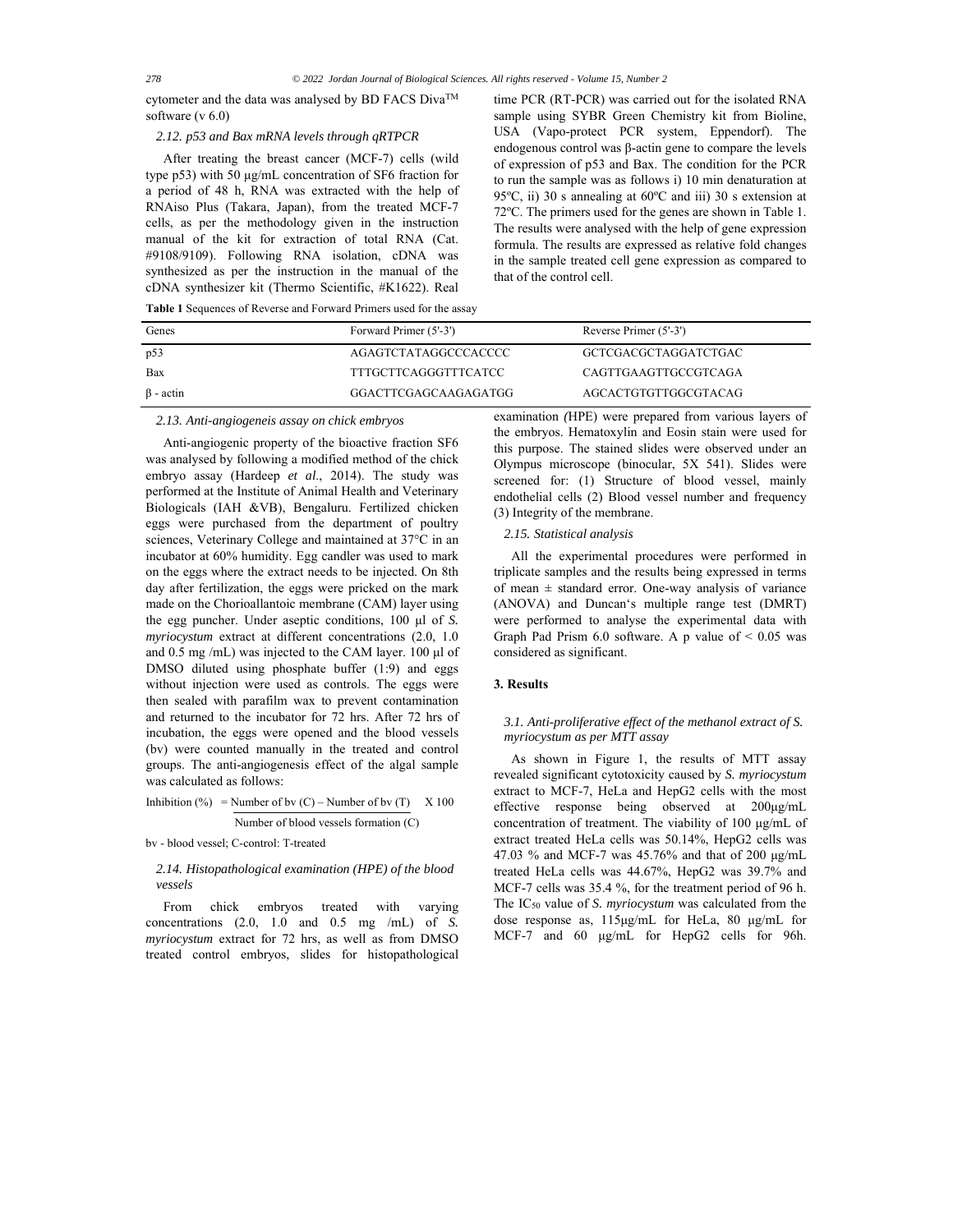

**Figure 1.** Effect of *S. myriocystum* methanol extract as per MTT assay. a) HeLa; b) MCF-7; c) HepG2 cancer cells post treatment with *S. myriocystum* for 24, 48, 72 and 96h. The values are expressed as mean±SE, with n=4.  $*$  p<0.05 and  $**$  p<0.01.

## *3.2. Identification of SF6 as the bioactive fraction by TLC and bioassay*

The methanol extract of *S. myriocystum* was fractionated by thin layer chromatography using different combinations of polar and non-polar solvents. Out of the several solvent combinations used on the TLC sheets, the solvent combination of Acetonitrile: Chloroform: Dichloromethane: Toluenein 1:2:2:1 ratio gave best separation of the components with six different fractions (Figure 2).



**Figure 2.** TLC fractionation of the methanol extract of SM under visible and UV light

These fractions were again tested on cancer cells through MTT assay to determine their cytotoxicity. Promising anti-proliferative effects were demonstrated by fraction 6 (SF6) as compared to other fractions against MCF-7 cancer cell line at all treatment concentrations (1, 10, 25 & 50 μg/mL) and at 48 h of treatment (Table 2). This SF6 fraction was considered as the bioactive fraction and was tested on HepG2, MCF-7 and HeLa cancer cells for 24, 48, 72 and 96 h. The results (Figure 3) were found to be highly significant at all treatment concentrations ( $p$ <0.05) with 39.34 % viability in HeLa, 39.76 % viability in HepG2 and 40.22 % in MCF-7 cells at 100 μg/mL concentration of SF6 and at 96 h of treatment. The cytotoxicity to the cancer cells was directly proportional to the dose and time of treatments. No cytotoxicity was observed on the treated normal lymphocytes at the tested concentrations.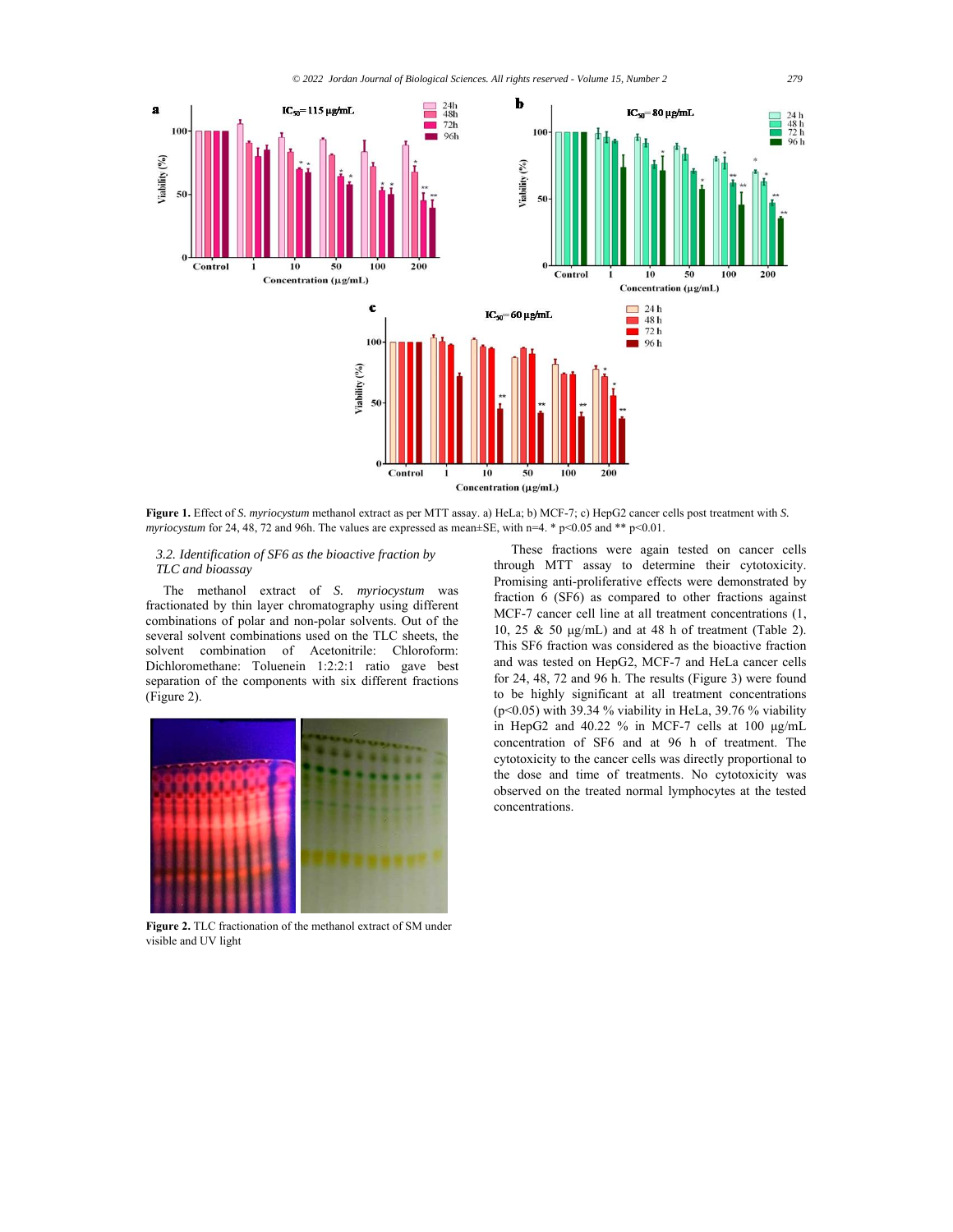*280 © 2022 Jordan Journal of Biological Sciences. All rights reserved - Volume 15, Number 2*

**Table. 2** Screening different fractions of *S. myriocystum* on MCF-7 cell line by MTT assay at 48h. Values are represented as mean ± SE. n=3.

| S. <i>myriocystum</i> fractions | Concentration $(\mu g/mL)$ |                   |                  |                  |
|---------------------------------|----------------------------|-------------------|------------------|------------------|
|                                 |                            | 10                | 25               | 50               |
|                                 | Cell Viability (%)         |                   |                  |                  |
| SF1                             | $100.68 \pm 1.11$          | $95.89 \pm 1.30$  | $66.13 \pm 1.41$ | $74.21 \pm 0.96$ |
| SF <sub>2</sub>                 | $119.69 \pm 1.93$          | $97.60 \pm 1.40$  | $73.39 \pm 1.49$ | $65.58 \pm 1.48$ |
| SF3                             | $127.32 \pm 0.88$          | $118.32 \pm 1.79$ | $81.26 \pm 1.11$ | $60.30 \pm 0.71$ |
| SF4                             | $82.05 \pm 0.67$           | $99.31 \pm 1.94$  | $71.43 \pm 1.07$ | $51.74 \pm 0.44$ |
| SF <sub>5</sub>                 | $85.75 \pm 0.88$           | $76.67 \pm 1.69$  | $62.91 \pm 1.34$ | $57.26 \pm 0.52$ |
| SF <sub>6</sub>                 | $67.12 \pm 0.86$           | $62.08 \pm 1.22$  | $51.30 \pm 1.08$ | $47.84 \pm 0.83$ |



**Figure 3.** Effect of SF6 extract as per MTT assay on a) HeLa b) MCF-7 c) HepG2 d) Normal Lymphocytes post treatment with fraction SF6 for 24, 48, 72 and 96h. The values are expressed as mean±SE, and n=4. \* p<0.05 and \*\* p<0.01. IC50 values are shown in the graphs for each cancer cell line.

# *3.3. HPLC and ESI-MS analysis of SF6 indicates molecular fragments of 182.1 and 302.1 m/z values*

The partially purified fraction (SF6) obtained from TLC was again purified by the HPLC method. The fractions were eluted at different retention times (RT). The

fraction eluted at 8.8 RT (largest peak) was collected and ESI-MS analysis was carried out. The obtained mass spectra revealed presence of a fragment having an m/z value of 182.1 and another one with 302.1 which were taken and compared with the GC-MS result (Figure 4).



**Figure 4.** HPLC analysis of SF6 fraction (a) Chromatogram after HPLC of SF6 (b) ESI-MS of the fraction eluted at RT 8.8 min, showing spectral intensity of 182.7 and 302.1 Arrows indicate the peaks which resulted in showing m/z values of significant anti-cancer compounds.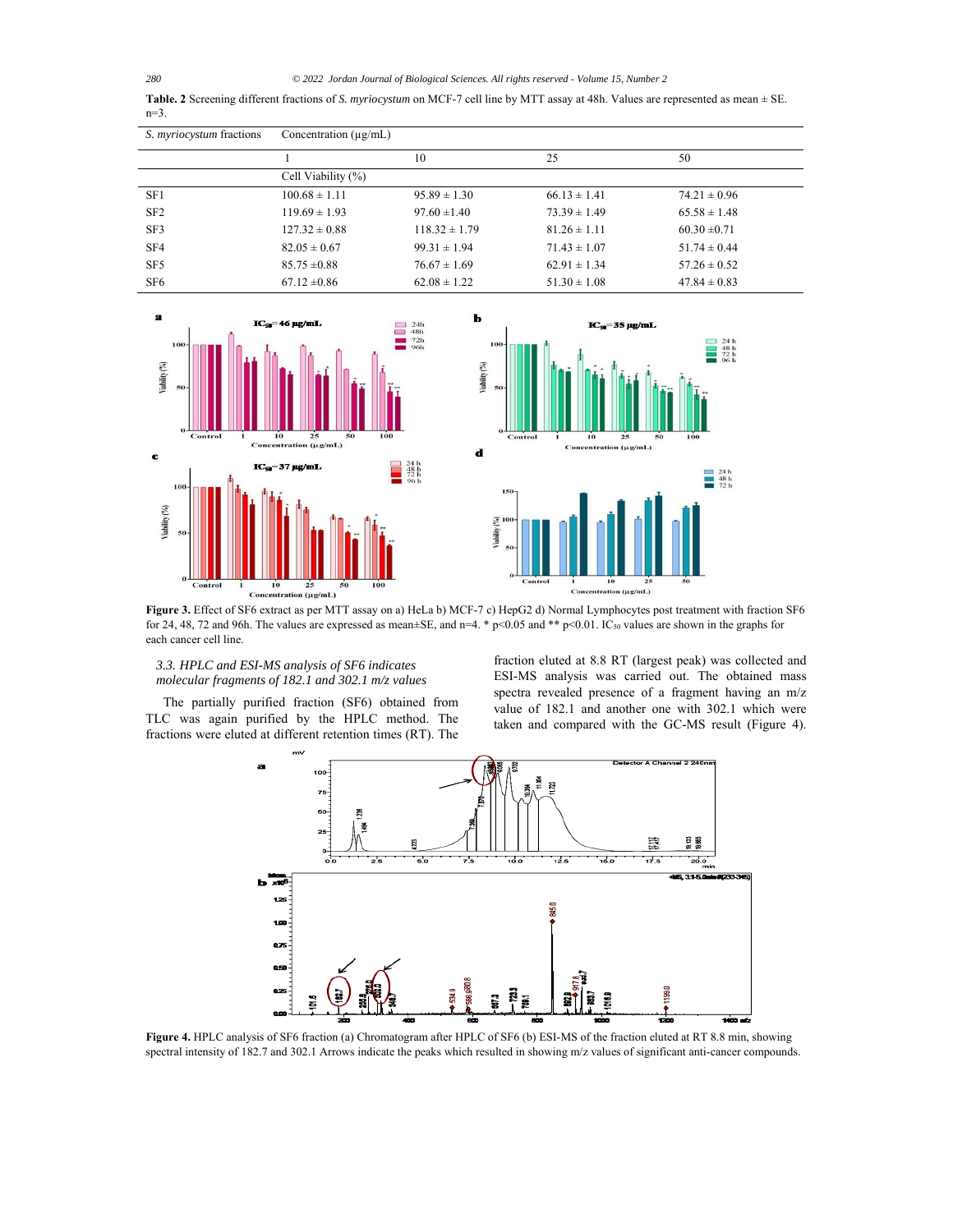*3.4. GC-MS analysis indicates presence of dacarbazine and ellagic acid in SF6*

The bioactive fraction SF6 was analysed by GC -MS method for characterizing the compounds in it. Through the library search (provided by SITRA in Coimbatore), dacarbazine (m/z 182.19) (Chen *et al*., 2008) and ellagic acid (302.19) reported as anti-cancer compounds in the anti-cancer database (http://data-analysis.charite.de/care/) were found to be present in SF6 through GC-MS results (Figure 5).



**Figure 5.** GC MS results of SF6 fraction (a). Chromatogram of SF6 (b) Mass spectrum showing a fragment of 183 m/z ( peak of RT 5.77 min) c) Mass spectrum showing a fragment of 302.19 m/z (peak of RT 13. 29 min).

*3.5. SF6 treatment decreases cell viability as tested by trypan blue assay* 

Through trypan blue assay, we found that the number of dead cells increased along with a decrease in viable cell count, in the SF6 (50 μg/mL) treated HepG2, MCF-7 and HeLa cancer cells after 48 h, while majority of them were viable (97- 99%) in the control group (**Table 3**).

**Table 3** Assessment of total cell count and viability by trypan blue method.

| <b>Cell lines</b> | Cell count $(1x10^6 \text{ cells/ml})$ |                         |               |                            |                  |               |
|-------------------|----------------------------------------|-------------------------|---------------|----------------------------|------------------|---------------|
|                   | Control                                |                         |               | $SF6(50 \mu g/mL)$ Treated |                  |               |
|                   | <b>Viable Cells</b>                    | <b>Non-viable Cells</b> | Viability (%) | <b>Viable cells</b>        | Non-viable cells | Viability (%) |
| HeLa              | 5.76                                   | 0.07                    | 98.79         | 2.83                       | 2.22             | 56.03         |
| $MCF-7$           | 2.53                                   | 0.07                    | 97.30         | 1.48                       | 1.59             | 48.20         |
| HepG2             | 3.12                                   | 0.02                    | 99.36         | 1.60                       | 1.14             | 58.39         |
| Lymphocytes       | 1.32                                   | 0.03                    | 97.77         | 0.99                       | 0.02             | 98.01         |

*3.6. Direct cytotoxicity caused by SF6 as per LDH assay* 

LDH assay is used to determine the release of LDH enzyme into the medium when the cells are undergoing lysis. The percentage cytotoxicity of HeLa, Hep G2 and MCF-7 cells treated for 48 h with 50 μg/mL of SF6 are 27.1%, 18% and 35% respectively, while no cytotoxic effect was seen on normal lymphocytes (Figure 6)



**Figure 6.** Cytotoxicity as per LDH assay on HeLa, MCF-7 cells, HepG2 cells and Normal Lymphocytes treated with SF6. \*  $p<0.05$ , \*\*  $p<0.01$ .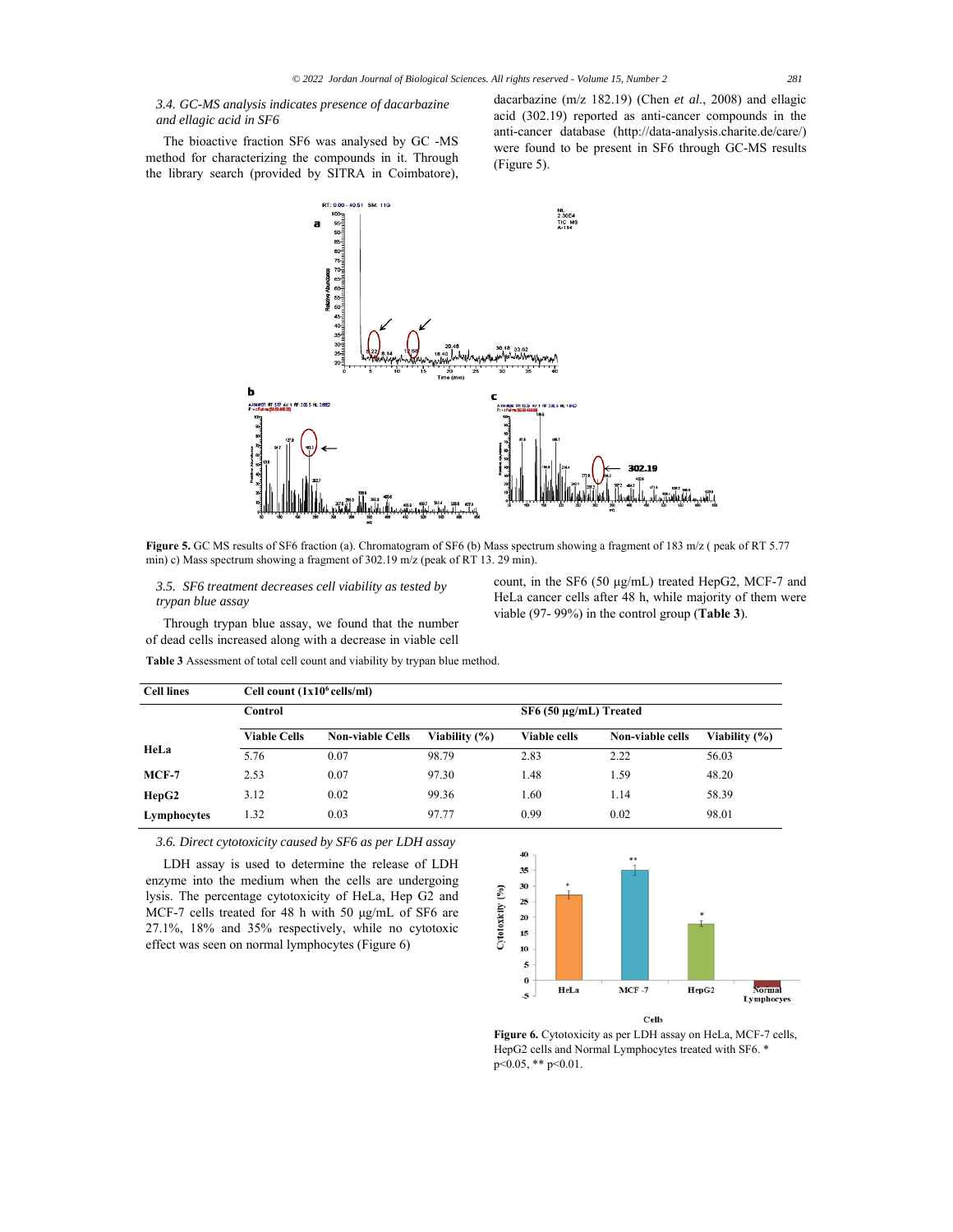Lanes:

# *3.7. SF6 induces caspase-3, 7, 10 activation in cancer cells*

To evaluate the apoptogenic property of the algal fraction, caspase activity assay was performed on HepG2, MCF-7 and HeLa cancer cells after treating with SF6 at 50 μg/mL concentration for 48 h duration. In our analysis, we found an increase in caspase-3, 7, 10 activity of the SF6 treated cancer cells as compared to the negative controls. The increase in the caspase activity from initial (0 min) to final (90 min) was 23.11% in HepG2 cells, 15.53% in HeLa and 23.0% in MCF -7 cells, whereas in the control cells there was hardly any increase (Table 4).

**Table 4.** Activity (%) of caspase in HepG2, MCF-7 and HeLa cells treated with SF6

| Time<br>(min) | $MCF-7$ |                                                        | HeLa |       | HepG2 |       |
|---------------|---------|--------------------------------------------------------|------|-------|-------|-------|
|               |         | <b>Control Treated Control Treated Control Treated</b> |      |       |       |       |
| $\theta$      | 7.17    | 17.92                                                  | 1.36 | 6.84  | 2.19  | 13.73 |
| 30            | 7.21    | 13.18                                                  | 1.06 | 7.32  | 2.1   | 24.7  |
| 60            | 6.04    | 25.27                                                  | 1.71 | 15.15 | 2.9   | 37.08 |
| 90            | 7.96    | 41.03                                                  | 1.82 | 22.37 | 3.02  | 37.45 |

## *3.8. DNA fragmentation mediated by SF6*

DNA fragmentation is an indication of ongoing apoptotic process in cells. From Figure 7, it is clear that DNA was smeared in HepG2, MCF-7 and HeLa cancer cells treated with SF6, suggesting that treated cells were undergoing apoptosis as compared to control cells which are viable.



**Figure 7.** Photographs of agarose gel showing DNA isolated from SF6 treated and control cancer cells. Lanes: 1- treated HeLa; 2 control HeLa; 3- treated MCF-7; 4-control MCF-7; 5-Ladder DNA; 6-treated HepG2; 7-control HepG2; 8-laddere DNA.

# *3.9. SF6 induces altered cell populations in different phases of the cell cycle*

Cell cycle stages of SF6 treated (48 h duration) cancer cells were analysed by flow cytometry with Propidium Iodide staining method. Propidium iodide stains the dead cells and emits fluorescence. The distribution of DNA in each of the phases (G0/G1, G2, S, M) of cell cycle in the treated and control groups was analysed with BD bioscience software. As shown in Figure 8, more cells were accumulated in the sub G1 phase with about 33.9% in HeLa, 56% in HepG2 and 66% in MCF-7 cells. Sub-G1 phase represents the apoptotic cells. Simultaneous to these changes, there was a decline in the percentage of cells in other phases such as G1, S and M, as shown in the DNA histogram.



**Figure 8.** Cell cycle analysis of SF6 treated cancer cell lines through flow cytometry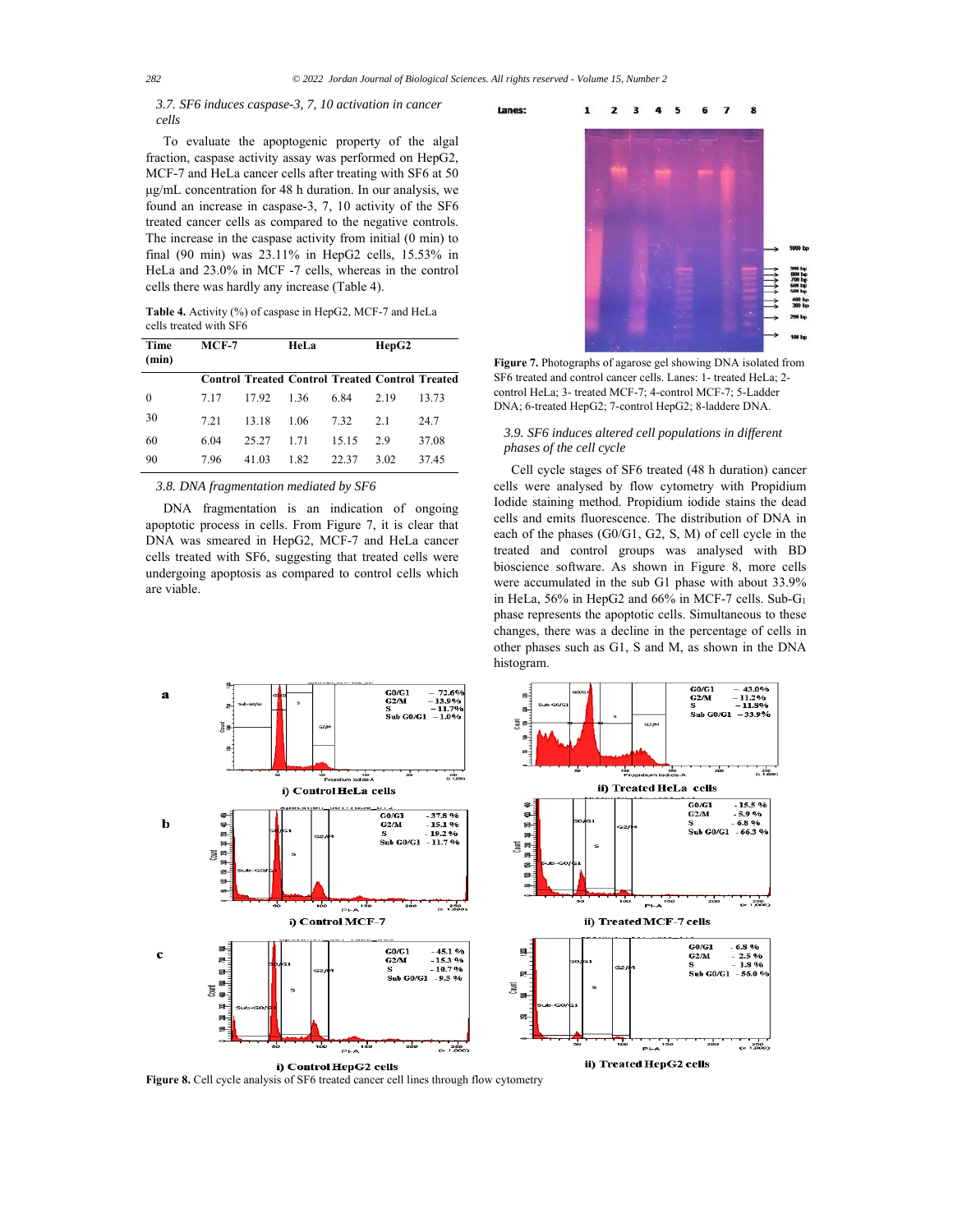# *3.10. Enhanced p53 and BAX gene expressions mediated by SF6 in MCF-7 cancer cells*

The level of p53 and Bax gene expressions in MCF-7 cells was measured after 48 hrs of administration of SF6 fraction through qRT PCR. The levels of p53 and Bax genes were set to 1 in untreated control MCF-7 cancer cells and their relative expression is shown in Figure 9. Both p53 and Bax mRNAs were increased in the cells treated with SF6 in comparison with their levels in the negative controls (baseline).



**Figure 9.** Expression of genes regulating apoptosis in the cells treated with SF6

## *3.11. S. myriocystum induces anti- angiogenesis effects in chick embryos*

Various doses (2.0, 1.0 and 0.5 mg/mL) of extract from *S. myriocystum* were chosen for injecting into the 8<sup>th</sup> day fertilized chicken eggs for CAM assay. Blood vessel formation was checked after 72hrs of treatment. The main indication of anti-angiogenesis process is the inhibition of secondary and tertiary blood vessel branching regions along with lesser number of blood vessels, which were prominently observed in our experiments (Figure10). Significant inhibition of blood vessel formation and branching growth were observed at all treatment concentrations, with the effect being directly proportional to the increasing dosages of the algal extract. At 0.5 mg/mL concentration 43%, 1.0mg/mL 46% and at 2 mg/mL of treatment concentration 66% of inhibition in blood vessels was seen in comparison with the control eggs (Table 5).



**Figure 10.** Angiogenesis inhibition by *S. myriocystum* on 8-day old embryos of chicken (a) CAM in control eggs (b) Controls with DMSO treatment (c) 0.5 mg/mL (d) 1.0 mg/mL and (e) 2.0 mg/mL of SF6 treatment. Inhibition of blood vessel branching is indicated by the arrows.

**Table 5** Inhibition (%) of blood vessels in chick embryos injected with different concentrations of SF6 as per CAM assay.

| Concentration of Blood vessels<br>$SF6$ (mg/mL) | (Number) in<br>control group | <b>Blood vessels</b><br>(Number) in<br>treated group | Inhibition in<br>blood vessel<br>formation $(\%)$ |
|-------------------------------------------------|------------------------------|------------------------------------------------------|---------------------------------------------------|
| 0.5                                             | $30 \pm 5$                   | $17 \pm 1$                                           | 43                                                |
| 1.0                                             | $30 \pm 5$                   | $16 \pm 1$                                           | 46                                                |
| 2.0                                             | $30 \pm 5$                   | $10 \pm 1.5$                                         | 66.66                                             |

*3.12. Obliteration of endothelial lining of blood vessels mediated by SF6 as per histopathological observations* 

The effects of *S. myriocystum* on angiogenesis were analyzed by histochemistry after staining with H&E. In

control embryos, more endothelial cells and higher number of large and small blood vessels were seen, while in the treated embryos lesser number of large and small blood vessels were observed, and the effect was dose dependent. Obliteration of endothelial lining of large blood vessel was clearly seen on embryos treated with 2 mg/mL of algal extract. Loss of ectodermal and mesodermal integrity was also noted (Figure11).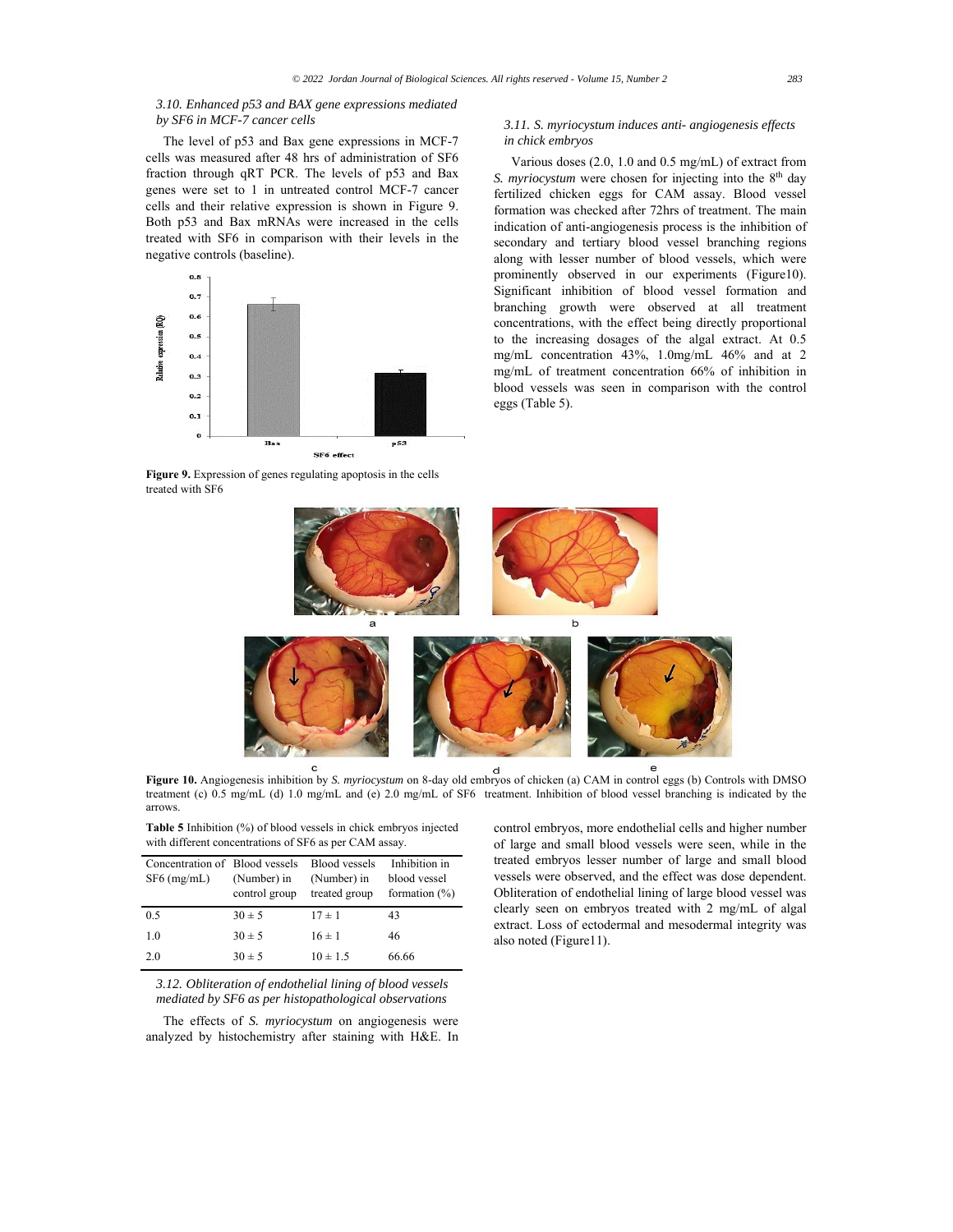

**Figure11.** Histopathological examination of CAM layer in chick embryos (40 X) (a) Untreated control (b) DMSO-vehicle control (c) 0.5 mg/mL of SF6 (d) 1.0 mg/mL of SF6 (e) 2.0 mg/mL of SF6 treated groups. Blue arrow shows large and small blood vessels. Black arrows show the destruction of endothelial wall lining of large blood vessels. Scale bar (A- E) - 160X

# **4. Discussion**

Natural compounds show promise towards the treatment of multiple diseases such as cancer. Since ancient times, many countries including India and China have used medicinal plants, microorganisms and marine resources for healing purposes (Liu *et al*., 2012). Marine macroalgae were found to possess innumerable structurally diverse secondary metabolites with various bioactivities, which are under exploited for therapeutic purposes (Hong *et al.,* 2009). In this regard, the present work was initiated to explore the marine sea weeds, which are unreported for any economic significance, for finding their anti-cancer properties. The focus of the current research was to analyse the marine brown alga *Sargassum myriocystum* for anti-cancer activity, to identify the bioactive compound and analyse its mechanism of action on cancer cells.

The methanol extract of *S. myriocystum* (SM) and the bioactive fraction (SF6) were checked for their anti-cancer effects through MTT assay on cervical, breast and liver cancer cell lines. The results demonstrated that both crude and the SF6 fraction have anti-proliferative activity against cancer cells and the effect was dose and time dependent, with increasing concentrations causing decreased cell viabilities of all cancer cell lines. The IC50 value of the TLC purified fraction SF6 was 35μg/mL for MCF-7, 46μg/mL for HeLa and 37 μg/mL for HepG2 cells. A similar study on another species, *S. oligocystum*, reported its anti-cancer effects with IC50 values as 500 and 400 μg/mL against Daudi and K562 cell lines, respectively (Zandi et al., 2010). The IC50 value of *S. myriocystum* in the present work is lower when compared to this report. Trypan blue assay results showed higher number of nonviable cells in SF6-treated (50μg/mL) cancer cells (Table 3), with  $1.60x10^6$  cells/mL,  $1.48x10^6$  cells/mL and 2.83x106 cells/mL for HepG2, MCF-7 and HeLa cells respectively (control cell concentrations were  $3.12x10<sup>6</sup>$ , 2.53  $x10^6$  and 5.76  $x10^6$  cells/mL respectively in HepG2, MCF-7 and HeLa). The anticancer activity of a fucoidan

from *Sargassum* sp. was reported as at 1000 μg/ml concentration (Ale et al., 2011) and the viability of Lewis Lung Carcinoma cells (LLC) was 40±7% and that of melanoma B16 cells (MC) was 56% at 100 and 200 μg/mL treatment concentrations. Compared to these reports, the treatment of bioactive fraction SF6 from *S. myriocystum* in the present study (Figure 3) has resulted in lower cell viabilities of 48% in HeLa, 43% in MCF-7 and 44% in HepG2 cells at much lesser concentration (50 μg/mL), thus proving its higher cytotoxicity towards the cancer cells. The same concentration of SF6 indicated its safety to normal healthy lymphocytes, with their viability being 99- 100% at all of the time intervals.

Further evidence for the direct cytotoxicity caused by SF6 to cancer cells was provided by LDH assay. LDH release is used to assess the extent of toxicity and damage in cells and tissues due to traumatic exposures (Stoddart, 2011). The assay is based on the principle that, an increase in the production of formazan in the culture supernatant is directly proportional to the extent of cytotoxicity caused to the cells by any external agent. The current study results showed 18%, 35% and 27.1% cytotoxicity to HepG2, MCF-7 and HeLa cells treated with SF6 respectively, thus indicating the direct cytotoxic effect of SF6, apart from its anti-proliferative effects. The LDH mediated cytotoxicity was negative on normal lymphocytes (Figure 6), indicating the safety of SF6 to non-cancerous cells.

Apoptosis is a key indicator of programmed cell death resulting in changes in the morphological features such as chromatin condensation, membrane blebbing, DNA fragmentation, poly (ADPribose) polymerase (PARP) cleavage and increased caspase enzyme activity (Smyth *et al*., 2002). The mechanism of cell death in the SF6-treated cancer cells in the current study was indeed due to apoptosis, as proven by the results of DNA fragmentation pattern on agarose gel (Figure 7) and increased caspase 3,7,10 activities (Table 4) in HepG2, MCF-7 and HeLa cancer cells (caspases being the key enzymes regulating apoptosis in cells). Apoptosis induction in the SF6 -treated cancer cells was further supported by the gene expression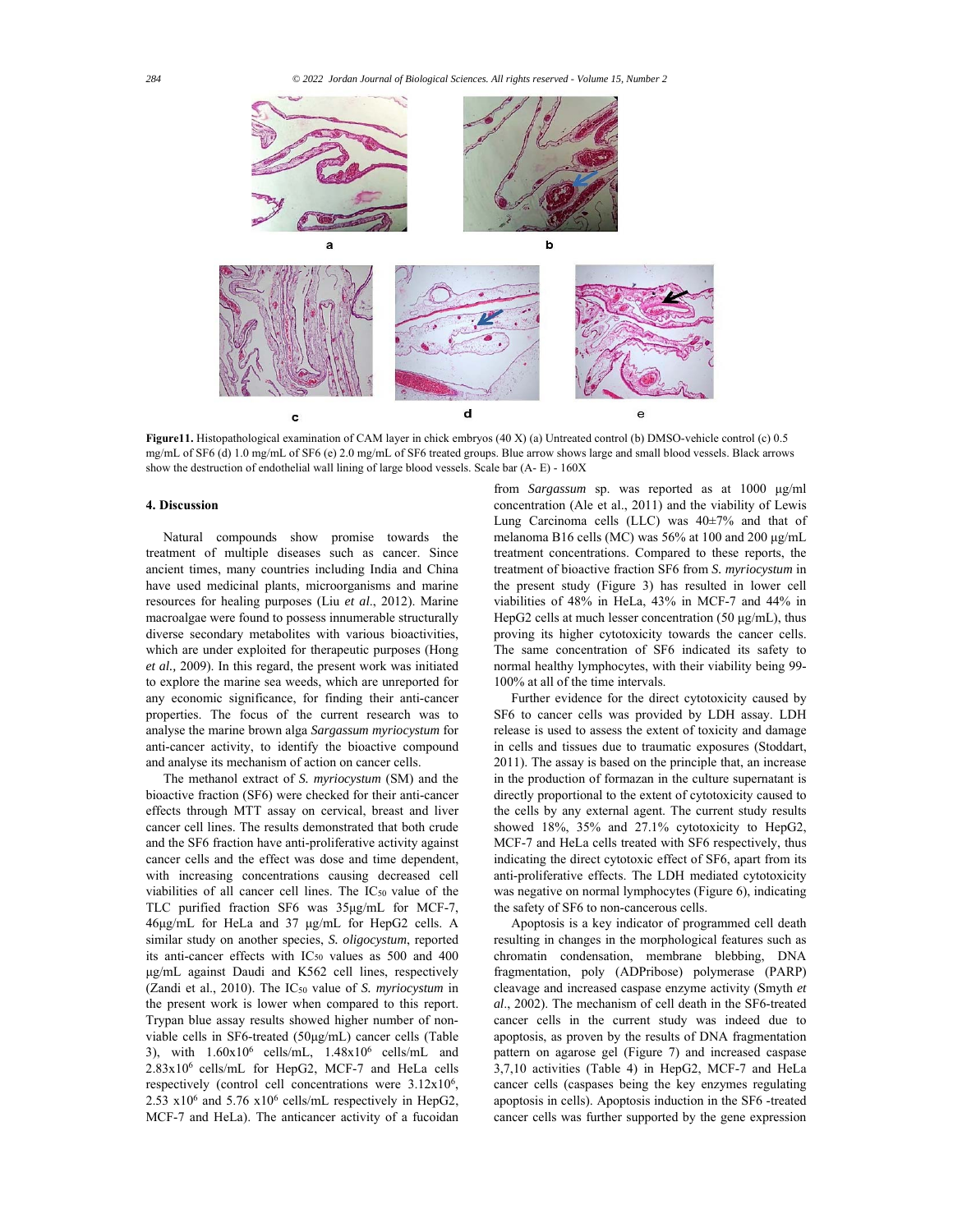studies through qRT-PCR method in MCF-7 cells. As MCF-7 cancer cell line was found to be highly susceptible to SF6 treatment by most of the assay results such as higher caspase activation, greater fragmentation of DNA, higher LDH cytotoxicity, higher percentage of apoptotic cells (66%) in subG1 phase than both HeLa and HepG2 cells, we chose to perform gene expression studies in this cell line. Both p53 and Bax mRNA levels were elevated in MCF-7 cells in comparison with the untreated control cells (Figure 9). It is well known that p53 is mutated in more than 50% of all cancers in humans, and p53 tightly regulates the progression of cells through the DNA replication phase (Bell et al., 2002). Elevated p53 in the present study might be triggering the death of the SF6 treated cancer cells. Bax is a pro-apoptotic gene, which was reported to be down regulated in tumour cells, by which they escape apoptosis and are able to grow (Finucane et al., 1999). The enhanced expression of Bax by SF6 treatment in the current study proves the apoptotic and anticancer potential of *S. myriocystum* fraction.

Analysis of cell cycle stages is an important approach for understanding the effect of drug treatment to cancer cells. In the present study, when the cell cycle stages of MCF-7, HepG2 and HeLa cells were assessed by flow cytometry, it was observed that higher percentage of cells were accumulated in the sub-G1 phase in MCF-7 and HepG2 cells and thereby lead to the death of these cells (Figure 8). Sub-G1 phase indicates that the population of cells accumulated in the apoptotic phase (Grana and Reddy, 1995). In HeLa cells, higher percentage of cells were found in G0/G1 phase, and thereby suggesting that G0/G1 phase arrest led to the apoptosis of HeLa cells. Thus, the results confirm SF6 to be a strong inducer of apoptosis in cancer cells.

Cancer cells get nourishment for their uncontrolled growth by neo- angiogenesis. An ideal anti-cancer agent should be able to inhibit the formation of new blood vessels under *in-vivo* conditions. Chick embryos grow by forming newer blood vessels every day and could be considered suitable for demonstrating anti-angiogenesis experiments. In the present study, the fraction SF6 from *S. myriocystum* demonstrated potent anti-angiogenesis effects on chick embryos (Figures 10 &11), proving to be efficient anti-cancer compound.

The promising anti-cancer traits of SF6 prompted us to characterize this fraction through GC-MS. As per this GC-MS study, it was found that dacarbazine (imidazole carboxamide) and ellagic acid are present in *S. myriocystum* fraction. Dacarbazine (imidazole carboxamide organic compound) is used as an anti-tumor drug for metastatic melanoma, sarcoma, Hodgkin lymphoma and effectively killing the cancer cells by adding alkyl groups to the DNA (Chen et al 2008; Sarkar *et al*., 2013). Imidazole compounds are widely found in marine resources especially marine sponges (Ahond *et al*., 1988; Dunbar *et al*., 2000). Imidazole based anti-cancer drugs have special properties to destroy the cancer cells by first inhibiting DNA synthesis and stopping cell growth and division. Apart from dacarbazine, ellagic acid is also one of the compounds observed in the bioactive fraction SF6. Ellagic acid is a polyphenol compound, belonging to the ellagitannin family and derivative of gallic acid (Milivojevic *et al*., 2011; Ribeiro *et al*., 2007; Cai *et al*., 2017). Ellagic acid is reported mainly from fruits and vegetables and has been reported as antioxidant, antimicrobial and anti-cancer compound (Shahidi *et al*., 1992; Sanchez *et al*., 1999). Polyphenol group of compounds are abundantly found in seaweeds (Arguelles, 2020).

Molecular ion fragments related to dacarbazine and ellagic acid found from the ESI-MS results were observed even among the compounds obtained from GC-MS results. Further we found that neither the extract nor the bioactive fraction (SF6) from *S. myriocystum* have any toxicity to normal blood lymphocytes. We assume that the presence of dacarbazine and ellagic acid in *S. myriocystum* along with other unidentified compounds might be responsible for its anti-cancer activity and they might be acting synergistically towards inhibiting cancer cell proliferation.

*S. myriocystum* can be used for edible purposes also, as per reports (Kaliaperumal *et al*., 1995; Ogawa, *et al*., 2004; Shynu *et al.*, 2013), and has the potential for the development of an anti-cancer therapeutic in the future, as shown through the results of the current study. Other species of *Sargassum* were earlier reported for various biological activities including anti-cancer activity (Khanavi *et al*., 2010; Ye *et al*., 2008; Chen *et al*., 2012). But with respect to *S. myriocystum*, the current research work reports for the first time, as far as our knowledge and available literature, its anti-cancer potential along with its mechanism of anti-cancer activity. As *Sargassum* group of marine algae are edible with nutritional and medicinal properties, through the current study results it can be concluded that *S. myriocystum* shows great promise towards anti-cancer drug developmental studies in the future.

# **5. Conclusions**

Based on the current study results, it can be concluded that the brown marine alga, *S.myriocystum,* has promising anti-cancer potential as demonstrated by anti-angiogenesis and apoptogenic properties and hence can be taken up for further characterization, pre-clinical and clinical studies towards drug development. The therapeutic potential of this edible sea weed opens up further avenues for its commercial exploitation towards a safer alternative therapy for cancer through future research in this regard.

## **6. Declarations**

### **Funding**

Not applicable

## **Conflicts of interest/Competing interests**

The authors disclose that they do not have any conflicts of interest

## **Ethics approval**

Not applicable

## **Consent to participate**

The written consent from healthy human volunteers was documented for isolation of lymphocytes.

## **Consent for publication**

Not applicable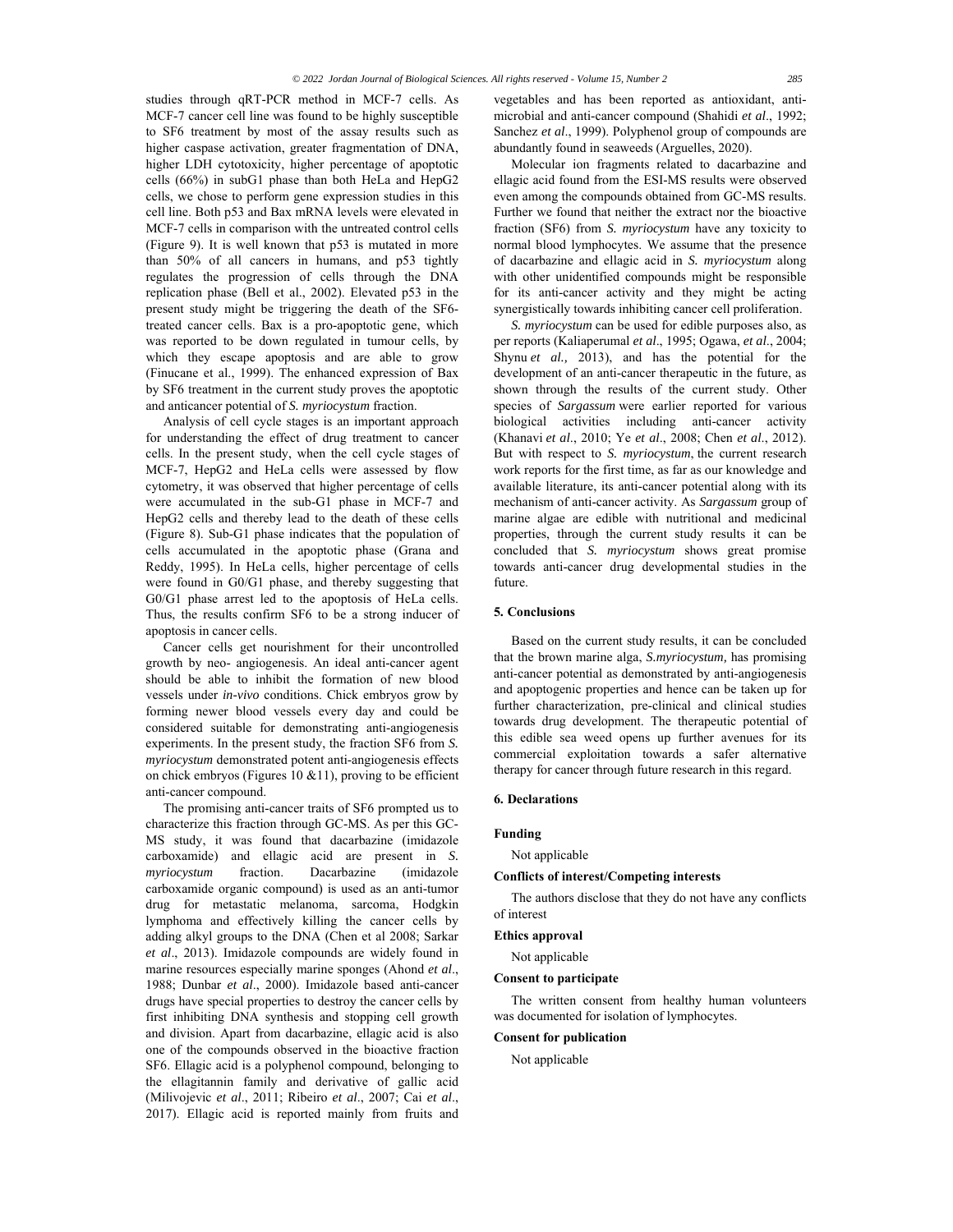#### **Availability of data and material**

All data generated during this study are either included in this published article or available from the corresponding author on request.

## **Code availability**

Not applicable

## **Authors' contributions**

SP and VKN designed the experiments. SP performed all experiments and interpreted the data and wrote the first draft of the manuscript. SP and VKN contributed substantially to the revisions. Both authors read and approved the final manuscript.

## **Acknowledgements**

The authors are grateful to Jain (Deemed to be University) for providing the fellowship and for the infrastructural facilities to carry out the work. The authors are grateful to Dr. Karuppanan Eswaran, Senior Principal Scientist in Marine Algal Research Station (CSMCRI-MARS), Mandapam camp, Ramanathapuram, for helping in identification of algal samples. The authors are grateful to Dr. Byregowda, Director of Institute of Animal Health and Veterniary medicine, Bangalore for providing facilities to carry out chick embryo assay in his laboratory. The authors would also like to thank Dr. Sugana Rao, Professor in the Department of Veterinary Pathology, Veterinary College, Hebbal, Bangalore for helping to interpret the Histopathology slides.

## **References**

Agardh, JG. 1848. Species genera et ordines Algarum*:* Vol. I.

Ahond A, Bedoya ZM, Colin M, Laboute P, Lavelle F, Laurent D, Poupat C, Pusset J, Pusset M and Thoison O. 1988. Girolline, a new anti-tumor substance extracted from the sponge, Pseudaxinyssacantharella n. sp. (Axinellidae). *Reports from the Academy of Sciences. Series 2: Mechanics,* **302:** 145–148.

Ale MT, Maruyama H, Tamauchi H, Mikkelsen JD, Meyer AS. 2011. Fucoidan from Sargassum sp. and Fucusvesiculosus reduces cell viability of lung carcinoma and melanoma cells in vitro and activates natural killer cells in mice in vivo. *Int J Biol Macromol,*  **49**: 331-336.

Arguelles EDLR. 2020. Evaluation of Nutritional Composition and In vitro Antioxidant and Antibacterial Activities of Codium intricatum Okamura from Ilocos Norte (Philippines). *Jordan J Biol Sci,* **13**: 375-382.

Badrinathan S, Shiju TM, Suneevasharonchrista A, Arya R and Pragasam V. 2012. Purification and structural characterization of sulfated polysaccharide from *Sargassum myriocystum* and its efficacy in scavenging free radicals. *Indian J Pharm Sci,* **74**: 549- 555.

Bell S, Klein C, Müller L, Hansen S and Buchner J. 2002. p53 contains large unstructured regions in its native state. *J mol Biol,*  **322**: 917-927.

Cai Y, Zhang J, Chen NG, Shi Z, Qiu J, He C and Chen M. 2017. Recent advances in anticancer activities and drug delivery systems of tannins. *Med Res Rev,* **37**: 665-701.

Cerna M. 2011. Seaweed proteins and amino acids as nutraceuticals. *Adv Food Nutr Res*, **64** :297-312.

Chandini SK, Ganesan P, Suresh P and Bhaskar N. 2008. Seaweeds as a source of nutritionally beneficial compounds—a review*. J Food Sci Technol,* **45**: 1–13.

Chen J, Wang Z, Lu Y, Dalton JT, Miller DD and Li W. 2008. Synthesis and antiproliferative activity of imidazole and imidazoline analogs for melanoma*. Bioorg Med Chem Lett,* **18**: 3183-3187.

Chen X, Nie W, Yu G, Li Y, Hu Y, Lu J, et al. 2012. Antitumor and immunomodulatory activity of polysaccharides from *Sargassum fusiforme*. *Food Chem Toxicol,* **50**: 695–700.

Coombe DR, Parish CR, Ramshaw IA and Snowden JM. 1987. Analysis of the inhibition of tumour metastasis by sulphated polysaccharides. *Int J Cancer*, **39**: 82-88.

Dunbar DC, Rimoldi JM, Clark AM, Kelly M and Hamann MT. 2000. Anti-cryptococcal and nitric oxide synthase inhibitory imidazole alkaloids from the calcareous sponge Leucetta cf. chagosensis. *Tetrahedron,* **56**: 8795–8798.

Finucane DM, Waterhouse NJ, Amarante-Mendes GP, Cotter TG, Green DR. 1999. Collapse of the inner mitochondrial transmembrane potential is not required for apoptosis of HL60 cells. *Exp Cell Res,* **251**: 166-174.

Gade R, Tulasi MS and Bhai VA. 2013. Seaweeds: a novel biomaterial. *J Food Sci Technol, 5*: 975-1491.

Gamal-Eldeen AM, Ahmed EF, Abo-Zeid MA. 2009. In vitro cancer chemopreventive properties of polysaccharide extract from the brown alga, *Sargassum latifolium*, *Food Chem Toxicol,* **47**: 1378–1384.

Graña X and Reddy EP.1995. Cell cycle control in mammalian cells: role of cyclins, cyclin dependent kinases (CDKs), growth suppressor genes and cyclin-dependent kinase inhibitors (CKIs). *Oncogene,* **11**: 211-220.

Gupta S and Abu-Ghannam N. 2011. Bioactive potential and possible health effects of edible brown seaweeds. *Trends Food Sci Technol,* **22**: 315-326.

Hanahan D and Weinberg RA. 2011. Hallmarks of cancer: the next generation. *Cell,* **144**: 646-674.

Hardeep S, Tuli S, Sandhu, Anil KS and Puneet G. 2014. Antiangiogenic activity of the extracted fermentation broth of an entomopathogenic fungus *Cordyceps millitaris*. *Int J Pharm Pharm Sci,* **6**: 581-583.

Hong DD, Hien HM, Son PN. 2007. Seaweeds from Vietnam used for functional food, medicine and biofertilizer. *J Appl Phycol,* **19**: 817-826

Kaliaperumal NS and Kaliamuthu RJR. 1995. Economically important seaweeds. *CMFRI special publication,* **62**: 1-35.

Khanavi M, Nabavi M, Sadati N, Shams AM, Sohrabipour J, Nabavi SM, et al. 2010. Cytotoxic activity of some marine brown algae against cancer cell lines. *Biol Res,* **43**:31–7.

Kim SK and Van Ta Q. 2011. Potential beneficial effects of marine algal sterols on human health. *Adv Food Nutr Res,* **64**:191-198

Kirchner JG. 1973. Thin-layer chromatographic quantitative analysis. *Journal of Chromatography A,* **82**: 101-115.

Liu L, Heinrich M, Myers SP and Dworjanyn SA. 2012. Towards a better understanding of medicinal uses of the brown seaweed Sargassum in Traditional Chinese Medicine: A phytochemical and pharmacological review. *J Ethnopharmacol,* **142**:591-619.

MacArtain P, Gill CI, Brooks M, Campbell R and Rowland IR. 2007. Nutritional value of edible seaweeds. *Nutrition reviews, 65*: 535-543.